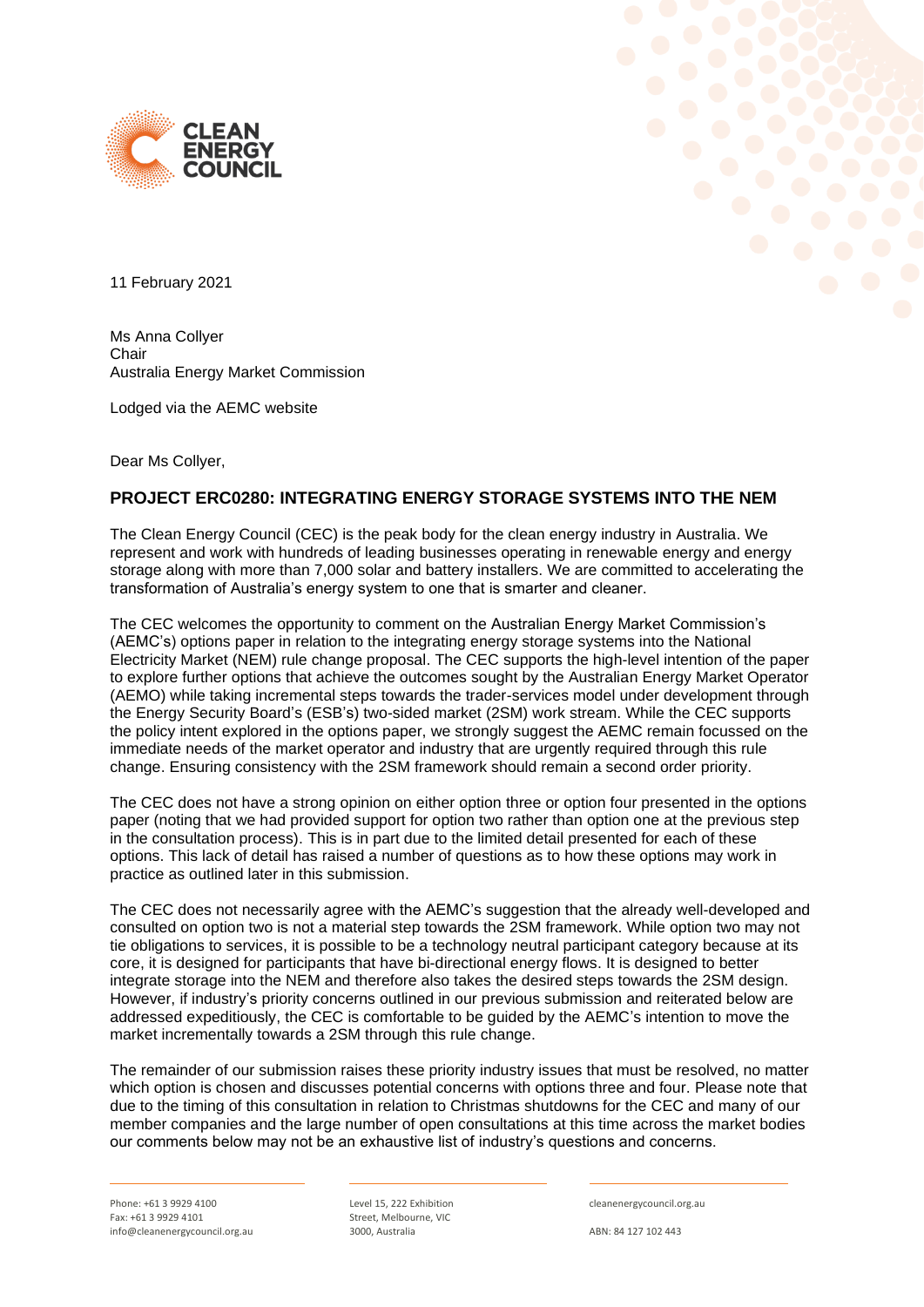#### *Transmission/Distribution use of system charges*

A primary concern for industry that we strongly suggest is prioritised through this rule change process, regardless of the option chosen, is how network use of system charges apply to storage units. The CEC supported the approach outlined in option two<sup>1</sup> that transmission use of system (TUOS) charges would not apply to storage units. We suggest this approach is applied to all three options. We remain concerned that the same approach has not yet been proposed for distribution use of system (DUOS) charges. Ensuring DUOS charges are not applied to storage units would mean consistent charging frameworks for similar assets irrespective of where on the network they are located. A storage unit on the transmission network only pays connection costs. The same unit on a distribution network would pay connection costs and usage charges. There are examples in the market where this inefficient outcome has led to storage assets paying over \$1 million a year in DUOS charges.

If the intent is to apply similar treatment of TUOS (and DUOS) to options three and four, the CEC suggests the AEMC clarify how this will be possible. Specifically, when option three does not create a new participant category exempting this charge.

## *Registration and hybrid facilities*

The CEC is comfortable that the available options solve the registration issues currently facing utilityscale storage assets as they would all require a single registration category for the participant. This would resolve confusion in the market and simplify the process for new participants.

Our concern with options three and four is how the classifications apply to each unit in a hybrid system. The options paper outlines that the intent is that each service provided under options three and four would be scheduled<sup>2</sup>. The CEC is concerned by this approach as it does not recognise the capabilities of these assets and may have unintended consequences on the market. Hybrid assets that have a significantly higher proportion of renewable generation compared to standalone storages may find it difficult to meet the requirements of becoming fully scheduled. This may result in storage assets needing to be dramatically oversized (compared to the proponent's initial plans) to meet these requirements, increasing costs significantly. This could even result in a potential asset never being developed.

We note that the options paper explores the potential to implement dynamic scheduling for hybrid assets based on the state of charge of the storage unit. It is difficult to comment on this proposal without a strong description of how it would work in practice. However, the CEC suggests that this would represent a reduction in flexibility for participants and we argue that it could increase complexity, risk and confusion for new participants. With the intention of this rule change to provide clarity to the registration framework for storage this outcome may not be desirable.

Our previous submission makes several comments noting the benefits increased flexibility in the storage frameworks will have for both hybrid facility operation and the broader system. The CEC supports options that maximise participant flexibility in how they operate their storage assets for the benefits of the participant and their asset, the broader power system and consumers. Flexibility is important so that participants can design their asset to operate in tandem with co-located generation as well as maximise opportunities through operating as a standalone asset by charging and

[12/Integrating%20energy%20storage%20-%20Options%20paper.pdf](https://www.aemc.gov.au/sites/default/files/2020-12/Integrating%20energy%20storage%20-%20Options%20paper.pdf)

<sup>1</sup> CEC, Integrating energy storage systems into the NEM submission, 15 October 2020, page 4, available [https://www.aemc.gov.au/sites/default/files/documents/clean\\_energy\\_council\\_0.pdf](https://www.aemc.gov.au/sites/default/files/documents/clean_energy_council_0.pdf)

<sup>&</sup>lt;sup>2</sup> AEMC, Options paper- National Electricity Amendment (Integrating Energy Storage Systems into the NEM) Rule 2021, 17 December 2020, page 21, available at [https://www.aemc.gov.au/sites/default/files/2020-](https://www.aemc.gov.au/sites/default/files/2020-12/Integrating%20energy%20storage%20-%20Options%20paper.pdf)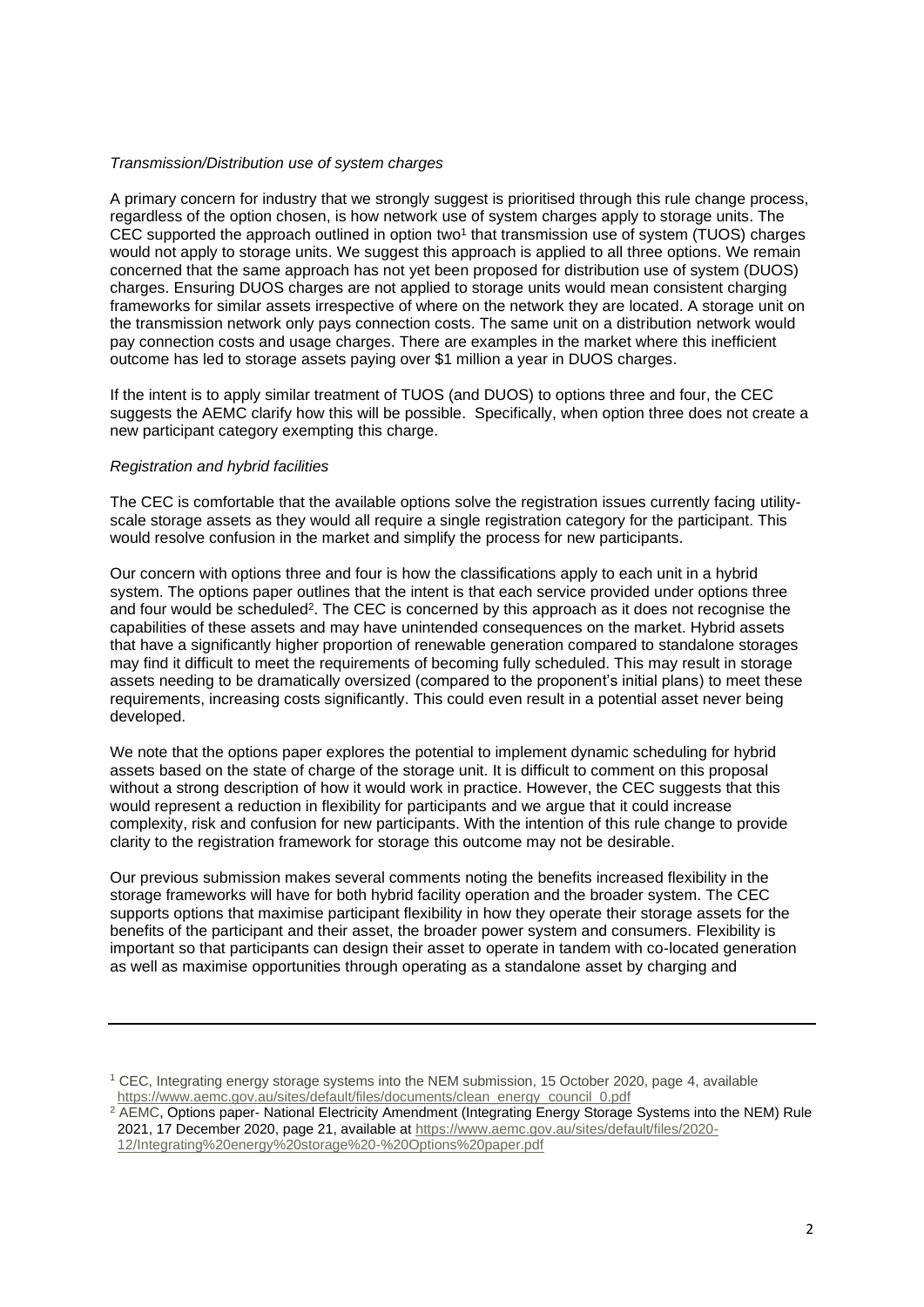discharging from the grid. Of key importance here is the ability for a storage unit to charge from a colocated renewable generator without receiving dispatch instructions from the market operator<sup>3</sup>.

The AEMC also notes the potential to establish separate connection points for certain assets under options three and four, allowing scheduling obligations to be tied to each asset<sup>4</sup>. While the CEC would support this level of flexibility as it would resolve some of the issues noted above, we do not understand how this is materially better to option two, assuming a significant portion of participants may elect to operate under this flexibility.

## *Price bid bands*

The CEC supports a minimum of 20 price bid bands for storage assets. We support the ongoing assessment of whether 20 price bid bands is the suitable minimum number of bands or if additional bands would support a more dynamic dispatch.

### *Performance standards*

The options paper outlines that under options three and four, performance standards would be set at the connection point (noting that for option four, performance standards would be based on services rather than technology)<sup>5</sup> as per the current approach. Our previous submission provided support for the proposal for performance standards to be applied to each asset behind the connection point<sup>6</sup>. We suggest this approach should be considered for options three and four as a hybrid system may not provide uniform output to comply with a performance standard set at the connection point when a combination of assets is behind that connection point.

## *DC coupled systems*

The CEC supports further consideration of how to best integrate DC coupled systems. We agree with the AEMC that DC coupled systems can present operational, development and capital cost efficiencies for new projects. We suggest that DC coupled systems are approached similarly through this rule change and the frameworks that govern them be made more effective, flexible and streamlined to ensure they can be fully utilised across the market.

### *MSGAs*

The CEC is concerned at the approach for Market Small Generator Aggregators (MSGA) presented in options three and four as they consider changes that are difficult to assess and support at this point in time. For example, option four would result in the scheduling of these assets, which we do not support as we do not believe the operational impacts of such a change have been fully reviewed and understood.

Presently, MSGAs cannot provide frequency control ancillary services (FCAS). The CEC suggests the MSGA classification should be expanded to allow for these assets to provide FCAS as they are technically capable and would assist in supporting the broader power system. We are also concerned

<sup>&</sup>lt;sup>3</sup> CEC, Integrating energy storage systems into the NEM submission, 15 October 2020, page 3, available [https://www.aemc.gov.au/sites/default/files/documents/clean\\_energy\\_council\\_0.pdf](https://www.aemc.gov.au/sites/default/files/documents/clean_energy_council_0.pdf)

<sup>&</sup>lt;sup>4</sup> AEMC, Options paper- National Electricity Amendment (Integrating Energy Storage Systems into the NEM) Rule 2021, 17 December 2020, page 21, available at https://www.aemc.gov.au/sites/default/files/2020- 12/Integrating%20energy%20storage%20-%20Options%20paper.pdf

<sup>5</sup> Ibid, page 23

<sup>6</sup> CEC, Integrating energy storage systems into the NEM submission, 15 October 2020, page 5, available [https://www.aemc.gov.au/sites/default/files/documents/clean\\_energy\\_council\\_0.pdf](https://www.aemc.gov.au/sites/default/files/documents/clean_energy_council_0.pdf)